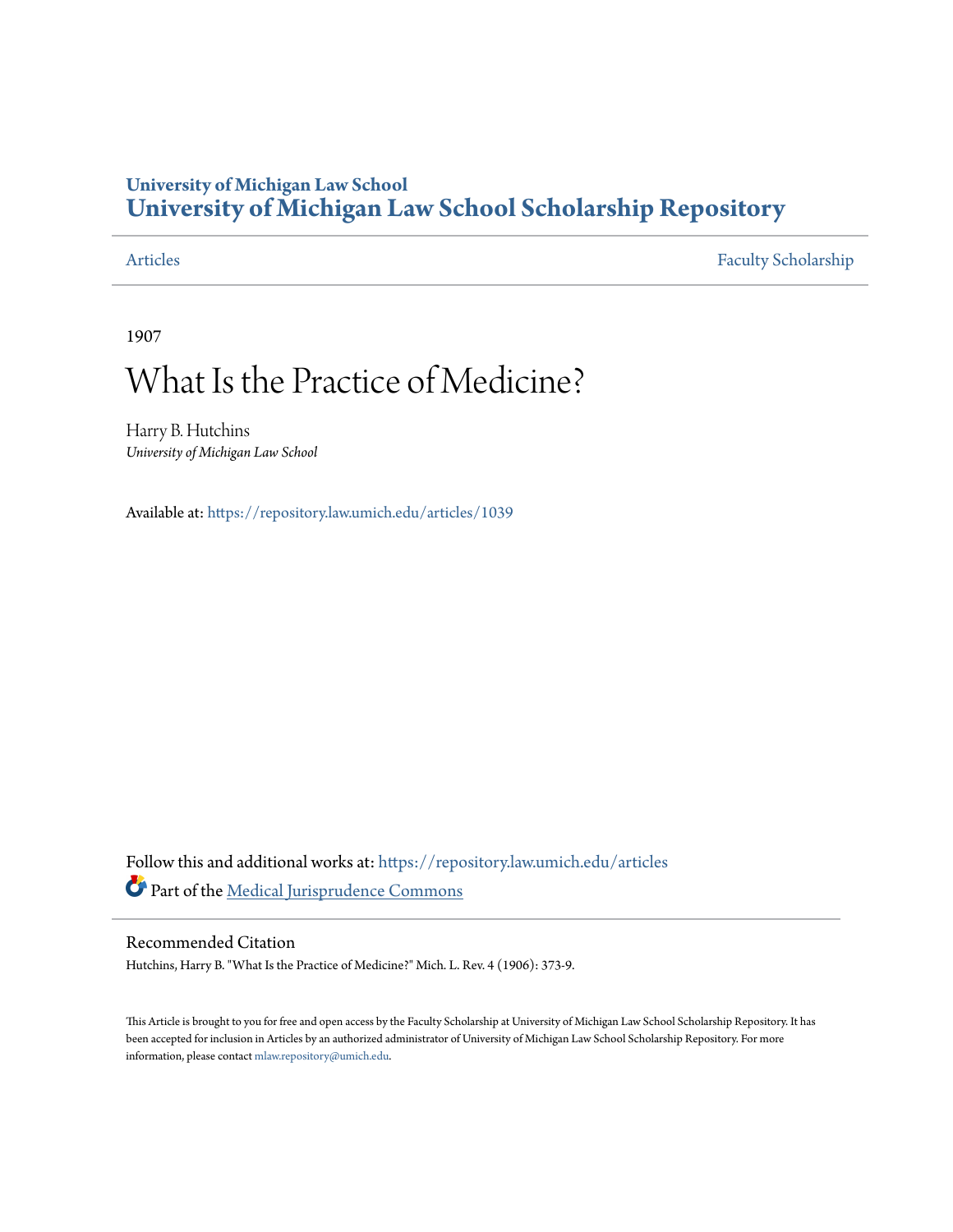WHAT IS THE PRACTICE OF MEDICINE?-In a popular sense, and as ordinarily understood the practice of medicine is the applying of medical or surgical agencies for the purpose of preventing, relieving, or curing disegse, or aiding natural functions, or modifying or removing the results of physical injury. Stewart *v. Raab,* **55** Minn. **20, 56** *N.* W. Rep. 256. But in some relations, and for some purposes, the expression has a more extended meaning. This is to be found sometimes in statutory provisions, sometimes in the decisions of the courts upon questions involving the construction of the expression and sometimes in both. Medical acts not infrequently state what shall be deemed to be the practice of medicine under them. But even where this is so, the courts are often called upon to interpret the words of the legis-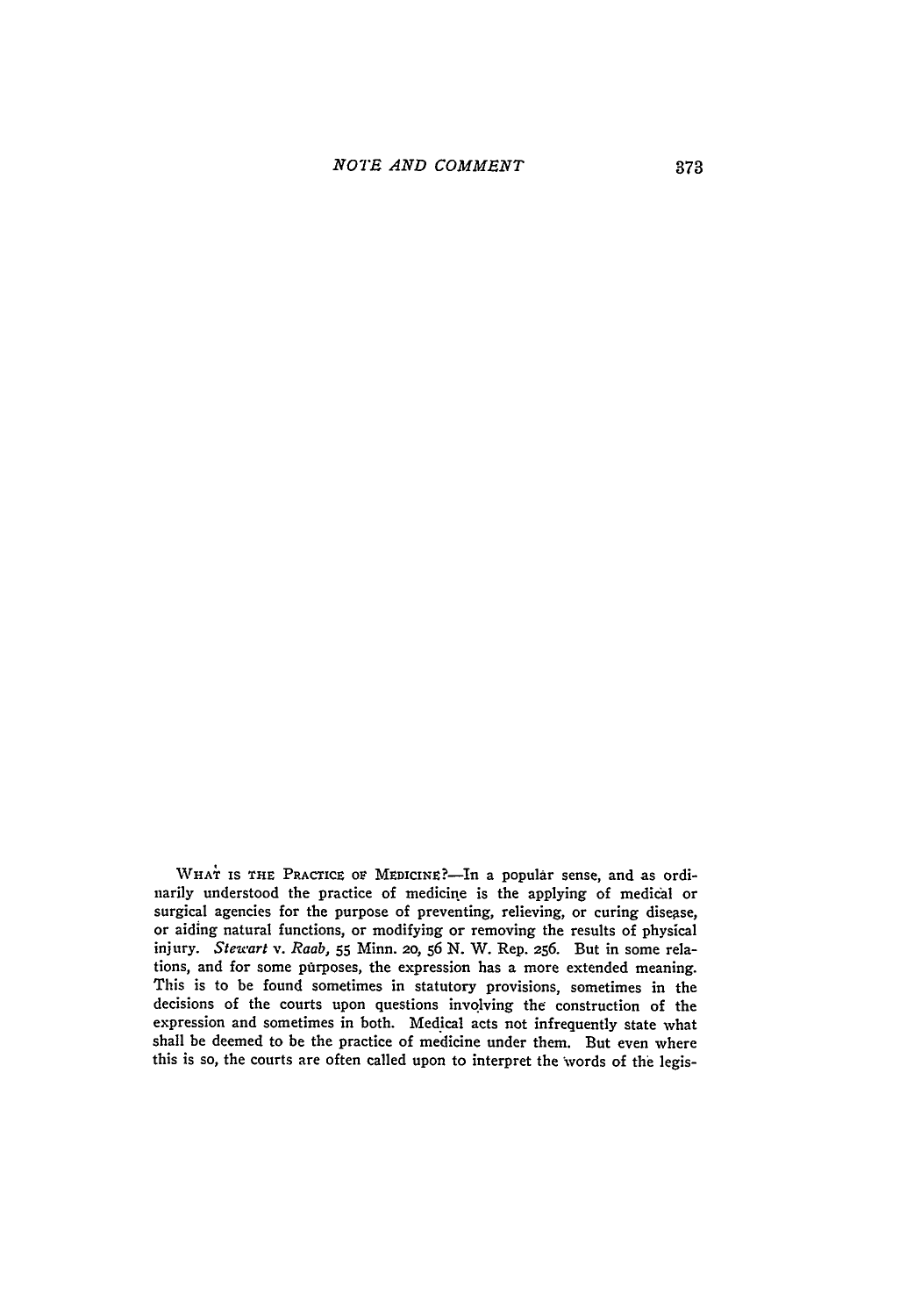lature and to'determine whether or not certain acts of a party make him a practitioner of medicine within the meaning of the governing statute. Where the medical act contains no direct provisidn in regard to the matter, the court, in case of litigation, must determine what is the practice of medicine, and in so doing must take into consideration the general scope and purpose of the statute. The medical statutes have been enacted primarily for the protection of the public, although incidentally the medical profession are protected **by** these laws. The difficult cases are not those where a person attempts to heal disease by the use of drugs or ordinary appliances, but rather those where resort is had to new. or extraordinary methods. Some of 'the ways in which this question has arisen appear in the following paragraphs.

In the recent case of *State v. Yegge* (S. Dak.), io3 N. W. Rep. **17, 69** L. R. **A.** 504, it was contended that" the defendant was practicing medicine in violation of the statute of the state which provided that "When a person shall append or prefix the letters 'M.B.' or 'M.D.,' or the title 'Dr.' or 'Doctor,' or any other sign or appellation in a medical sense, to his or her name, or shall profess publicly to be a physician or surgeon, or who shall prescribe or direct for the use of any'person any drug, medicine, apparatus, or other agency for the cure, relief or palliation of any ailment or disease of the mind or body. or for the cure or relief of any wound, fracture, or bodily injury or deformity, after having received, or with the intent of receiving therefor, either directly or indirectly, any bonus, gift or compensation, he or she shall be regarded as practicing within the meaning of this act." It seems that the defendant was a practitioner of what he called "ophthalmology", that he advertised himself as such, and that he claimed in his advertisements that certain specifid diseases could be cured by removing the causes through the use of his methods. He administered no drugs or medicines of any kind, but treated his patients simply by the fitting of glasses. His advertisements were signed "Dr. M. F. Yegge." It was contended on the part of the defendant that the evidence was insufficient to warrant his conviction in that it failed to show that he was practicing or attempting to practice medicine within the piovisidns of the act quoted, and that he was simply engaged in the business of fitting glasses to the eye. But the court held that it was not only clear from the language of the advertisement which was in evidence that it would be 'generally understood that he was holding himself out as a regular physician, or at least a specialist in the branch of medicine treating of ophthalmology, but that he was plainly within the statute by reason of having prefixed the term "Dr." to his name when signing his advertisements. "The legislature," says the'court, "evidently intended in enacting the law fo prevent persons not properly educated in the science of medicine from assuming to act as physicians and to protect the public.  $* * *$  The law should not be so construed as to deprive the people of the benefits. intended by the act, but such a construction should be given it as to carry into effect the evident intention of the legislature." A case, somewhat similar to the foregoing .arose in the state of Illinois. where the medical act provides that any person shall be considered a medical practitioner within the meaning of the act, "who shall treat or profess to treat. operate on, or prescribe for any physical ailment or any physical injury to, or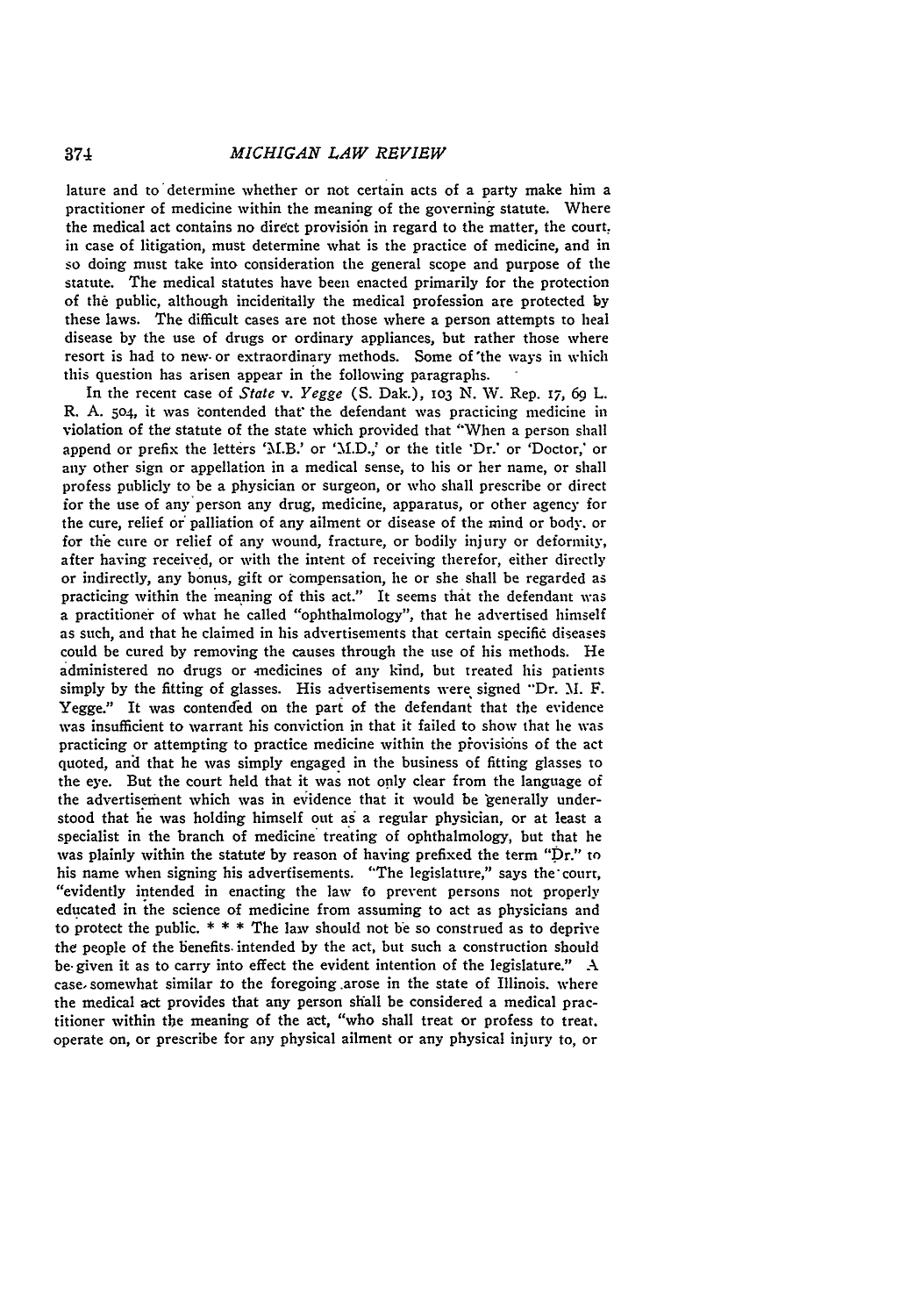deformity of, another." Hurd's Ill. Stat. (i9o3) Chap. **91,** Sec. **ii** In *People v. Smith, 208 Ill. 31, 69 N. E. Rep. 810, it was held that one who* travels from place to place fitting and selling spectacles, and who advertises himself as "The Famous Chicago Eye Expert," and invitus persons having the symptoms described to call upon him, but stating .nat he does not give medical or surgical treatment, is not within the provisions of the medical act of the state.

Sometimes the statute regulating the practice of medicine provides that the statute shall only apply to those practicing for reward or compensation. *State v. Paul,* 56 Neb. 369, 76 **N.** W. Rep. 86i; *State v. Pirlot,* **20** R. I. **273, 38** Atl. Rep. *656; State v. Hale,* **I5** Mo. 606; *State v. Wilcox, 64* Kan. 789,, **68** Pac. Rep. 634; *Blalock v. State,* **112** Ga. **338,** 37 **S.** E. Rep. 361. In the absence of such a provision, one may be a practitioner within the nieaning of the governing statute although he does not practice for compensation. *State v. Welch,* "129 **N.** C. 579, **40** S. E. Rep. **12o.** But ordinarily it would not be held to be the practice of medicine to give advice or medicine to a sick person in a friendly or neighborly way, the person performing such services not holding himself out as a physician, or charging for his services. The legislature in the exercise of its police power might, perhaps, prohibit such friendly services, but in the absence of a direct prohibition in regard to the matter, the rendering of them would not ordinarily be the practice of medicine. *Nelson v. State,* 97 Ala. 79, **12** South. Rep. 42i. Gratuitous medical services rendered\* in case **of** an emergency would not be the practice of medicine. *Greenfield v. Gilmdit,* i4o N. Y. i68, 35 N. E..Rep. 435. An exception in regard to such services will be found in some of the medical acts. *State v. Paul*,  $\overline{56}$  Neb. 369, *76 N.* W. Rep. 861. But in order that the emergency exception of a statute may apply, the emergency must be a real one; the'situation must be such as to demand immediate medical aid in order that life or health may not be endangered. *People v. Lee Wah,* **71** Cal. 8o, **ii** Pac. Rep.'851.

Where it was provided in an act making it a misdemeanor to practice medicine without first having obtained a certificate of qualification from one of the authorized boards oi medical examiners, that the act should not apply "to any physician practicing medicine in this state for the past five years," it was held that the word "physician" was used in its popular sense, as one who practices medicine or the healing art, and that one who continued the practice of medicine for the time mentioned in the statute, although without a certificate of qualification, was within the proviso of the statute. *Harrison* v. *State,* **io2** Ala. **170,** 15 South. Rep. **563.** But in this connection it should be noted that in Iowa the attitude of the Supreme Court upon a somewhat similar question is different. It is held by this court that a provision of the medical act of that state to the effect that a physician shall riot **by** the act be prohibited from practicing if he has been in practice in the state for five consecutive years, three of which have been in one locality, provided satisfactory evidence of such practice be furnished the state board of examiners and a proper certificate secured from said board, does not give such physician a right to the certificate of the said board upon proof by him of the fact of his practice as provided in the statute. The court takes the position that the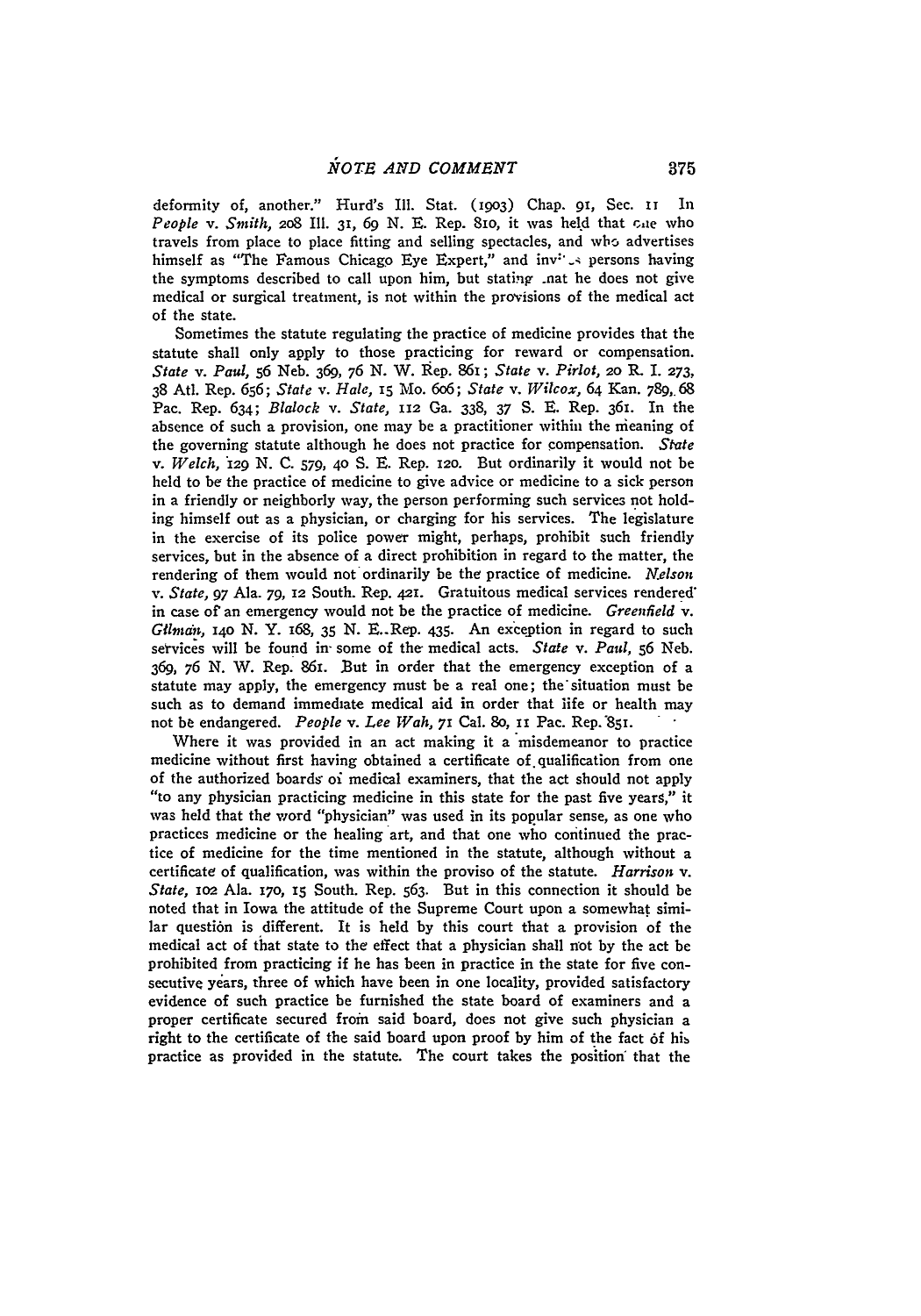-board in such a case may.pass upon the competency of the applicant to practice medicine, not because the act expressly provides that this may be done, but because such authority in the board is in accordance with the spirit and purpose of the law. *State v. Mosher,* 78 Ia. **321,** 43 N. W. Rep. **202.**

Some. of **the** medical statutes require special certificates for different departments of practice, but this is an exceptional provision. Usually the certificate from the state board in terms confers the right to practice medicine and surgery in the state, and this means to practice medicine and surgery in any of their branches. But sometimes the act provides for the regulation of the "practice of medicine," and the certificate from the examining board authorizes the holder "to practice medicine" in the state. The term "practice medicine" as so used has been held to signify the practice of medicine in all of its branches, including surgery. *Stewart v. Raab,* 55 Minn. **20, 56** N. W. Rep. **256.**

A question that has of late frequently challenged the attention of the courts is whether or not the practice of osteopathy as a profession and means of livelihood, is the practice of medicine within the provisions of the medical acts, Each case, of course, has necessarily been considered with reference to the language of the medical act in force where it arose. An examination of the acts and decided cases, however, will disclose the fact that similar language in different statutes has been differently construed by the courts of last resort. This subject was fully considered in i MIcH. **LAW** Rev. **309,** where all of the cases that had come before the courts of last resort up to the time of the writing of the note were reviewed. See also 2 MICH. LAW REV. 51 for a supplemental note upon the subject. It may be suggested here that osteopathy has been held to be the practice of medicine within the medical acts of Alabama, N ebraska and Illinois. 'The **Ohio** act of **i896** provided that "Any person shall be regarded. as practicing medicine within the meaning of this act who shall **\* \* \*** for a fee, prescribe, direct, or recommend for the use of any person any drug, or medicine, or other agency for the treatment, cure, or relief of any wound, fracture, or bodily injury, infirmity, or disease." In *State v. Liffring,* 6I Ohio St. **39,** the Supreme Court of the state held that osteopathy was not an "agency" within the meaning of the act. The reasoning upon which this conclusion was based was that the meaning of the word "agency" was limited **by** the associated words "drug" and -"medicine," and that nothing could be regarded as an "agency" as the word **was** used in the act, that did not partake in some way of the general character of a drug or medicine, and that could not be applied or administered as drugs or medicines usually are. After the decision in this case, the Ohio statute was amended so as to include within its operation those "who shall prescribe, or who shall recommend, for a fee for like use, any drug or medicine, appliance, application, operation, or treatment, of whatever nature, for the cure or relief of any wound, fracture, or bodily injury, infirmity, or disease." **94** Ohio Laws (igoo) **I97-2o.** The statute as amended has been construed **by** the Supreme Court of the state to include the practice of osteopathy. *State v. Gravett, 65* Ohio St. **28g.** In Kentucky the Supreme Court regards the practitioner of osteopathy as on the plane of the trained nurse and as not within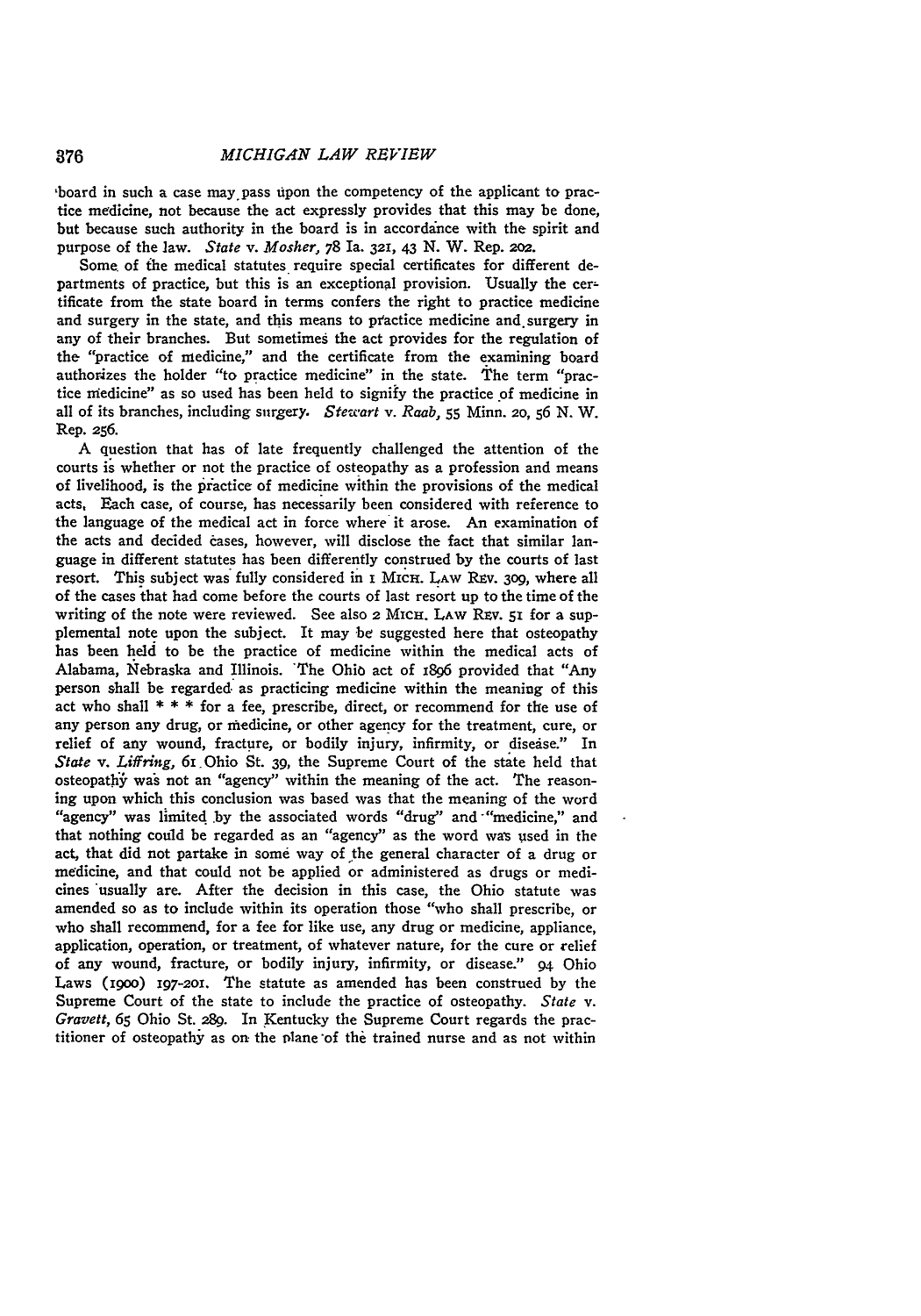the provisions of the statute. *Nelson v. State Board 'of Health,* **68 Ky.** 769, **57 S.** W. Rep. **5oi, 5o** L. R. **A. 383.**

The legislature of North Carolina in **i9o3** amended the fnedical act of the state **by** passing a law defining the "practice of medicine and surgery." It is in the following terms: "For the purposes of this act the expression 'practice of medicine and surgery' shall be construed to mean the management, for fee or reward, of any case of disease, physical or mental, real or imaginary, with or without drugs, surgical operation, surgical or mechanical appliances, or **by** any other method whatsoever: Provided, that this shall not apply to midwives nor to nurses; Provided further,. that applicants not belonging to **-a** regular school of medicine shall not be required to stand an examination except upon the branches taught in their respective colleges (such branches being given in the act); Provided, that this act shall not apply to any person who ministers to or cures the sick or suffering **by** prayer to Almighty God without the use of any drug or material means."

In *State v. Biggs, 133* **N. C. 729,** 46 **S.** E. Rep. **4o,** 64 L. R. **A. "I39,** the defendant was indicted upon the charge of unlawfully and wilfully engaging in the practice of medicine and surgery for fee or reward without having obtained 'from the state board of' medical examiners a license so to do. Upon the facts found in a special verdict, the court below adjudged the defendant guilty. It appeared that he advertised himself as a "nonmedical physician;" that he held himself out to the public to cure disease by a "system of drugless healing," and to treat "patients by said system without medicine;" that the acts that he was found to have performed were to administer massage baths and physical culture, to manipulate the muscles, bones, spine, etc., and to advise his patients as to,.diet. He used no drugs in his treatment. The defendant admitted that he had no license from the state board and claimed no exemptions by virtue of the provisos in the act. It was found that he had treated patients since the passage of the act and had received compensation therefor. The defendant's acts undoubtedly brought him within the statutory provisions above quoted, but the Supreme Court found that he was not guilty, as the police power does not confer upon the legislature authority so to define the practice of medicine and surgery that it shall include "the management, for fee or reward, of any case of disease, physical or mental, real or imaginary, with or without drugs, surgical operation, surgical or mechanical appliances, or.by any other method whatsoever." "The act," says the court, "means more than its friends probably' intended, for it says 'any case of disease, physical or mental, real or imaginary.' Is not a disease of the eye physical, and' is not a disease of the ear, or of the 'teeth, or a headache, or a corn, physical? **"** Then every dentist and aurist and oculist is indictable unless he has also license from'the state medical society as an M.D., as is also every corn doctor who relieves aching feet, and every peripatetic of stentorian lungs, on the court house square who banishtes headaches, real or imaginary, by rubbing his hands over some credulous brow. \* \* **\*** Then there is the closing expression, forbidding treatment 'for fee or reward,' by other than an M.D., 'by any other method whatsoever.' This would take in all the old women and the herb doctors, who, without pre-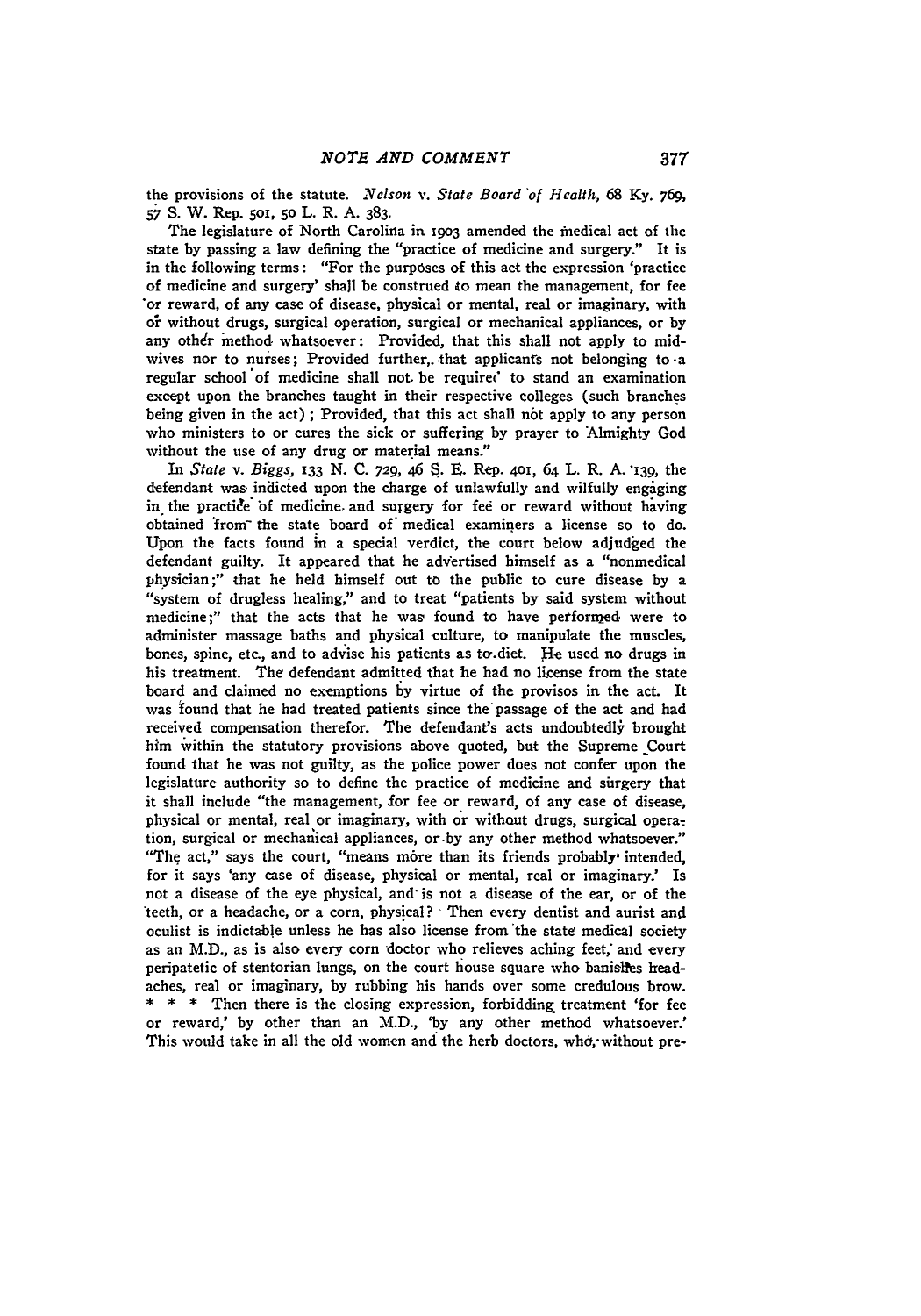tending to be professional nurses, relieve much human suffering, real or imaginary, for a small compensation. Then it is forbidden to relieve a case of suffering, physical or mental, in any method unless-one is an M.D. It is not even admissible to 'minister to a mind diseased' in any method, or even dissipate an attack **of** the blues, without that label duly certified. **\* \* \* The** act is too sweeping. Besides, the legislature could no more enact that 'the practice of medicine and surgery' shall mean 'practice without medicine and surgery,' than it could provide that 'two and two make five,' because it cannot change a physical fact. **And** when it forbade all treatment of all diseases, mental or physical, without' surgery or 'medicine, or **by** any other method, for a fee or reward, except **by** an M.D., it attempted to confer a monopoly on that method of treatment, and this is forbidden **by** the constitution."

This legislation is, perhaps, subject to some of the criticisms made upon it **by** the court in this case, and possibly the conclusion reached **by** the court as to the constitutionality of the act is correct, though it may be said in passing that the language **of** the judge writing the opinion is hardly judicial in chatacter. Two members of the court concur-in the result reached, probably for the reason. that they do not countenance the language used in the "opinion.' The North Carolina court) as indicated by **the** holding in this case, is evidently not in sympathy with the notion that medical legislation should be so comprehensive in its range that, none can properly practice medicine in any of its forms excepting those who have been thoroughly trained so to do. In the opinion of this court, such legislation should be confined to provisions in regard to the admission to some branch of the regular medical profession. The court says: 'The public have the right to know that those holding themselves out as members of that ancient and honorable profession are competent and duly licensed as such. The legislature can exercise its police power to that end because it is a profession whose practice requires the highest skill and learning. But there are methods of treatment which do not require much skill and learning, if any. Patients have the right to use such methods if they wish, and the attempt to require an examination of the character abdve recited for the application of such treatment is not warranted **:by** any legitimate exercise of the police power. The effect would be to prohibit to those who wish it, those cheap and simple remedies, and deprive those who practice them of their humble gains, **by** either giving a monopoly **of** such remedies to those who have the title M.D., or prohibiting the use of such remedies altogether, neither of which results the legislature could have contemplated." It may be suggested that so narrow a construction of the police power in connection with medical- legislation would result in very little protection to the public from designing quacks and pretenders. **A** statute similar to that of North Carolina, above quoted, has been upheld **by** the Supreme Court of New Mexico. *Territory of New Mexico v. Newman*, (N. M.), 79 Pac. Rep. 7o6, **813, 68** L. R. A. 783.

The practice of Christian science, so-called, has been held **by** the Supreme Court of Rhode Island not to be the practice of medicine within the provisions of the medical act of the state. State ex rel Swarts v. Mylod, 20 R. I.